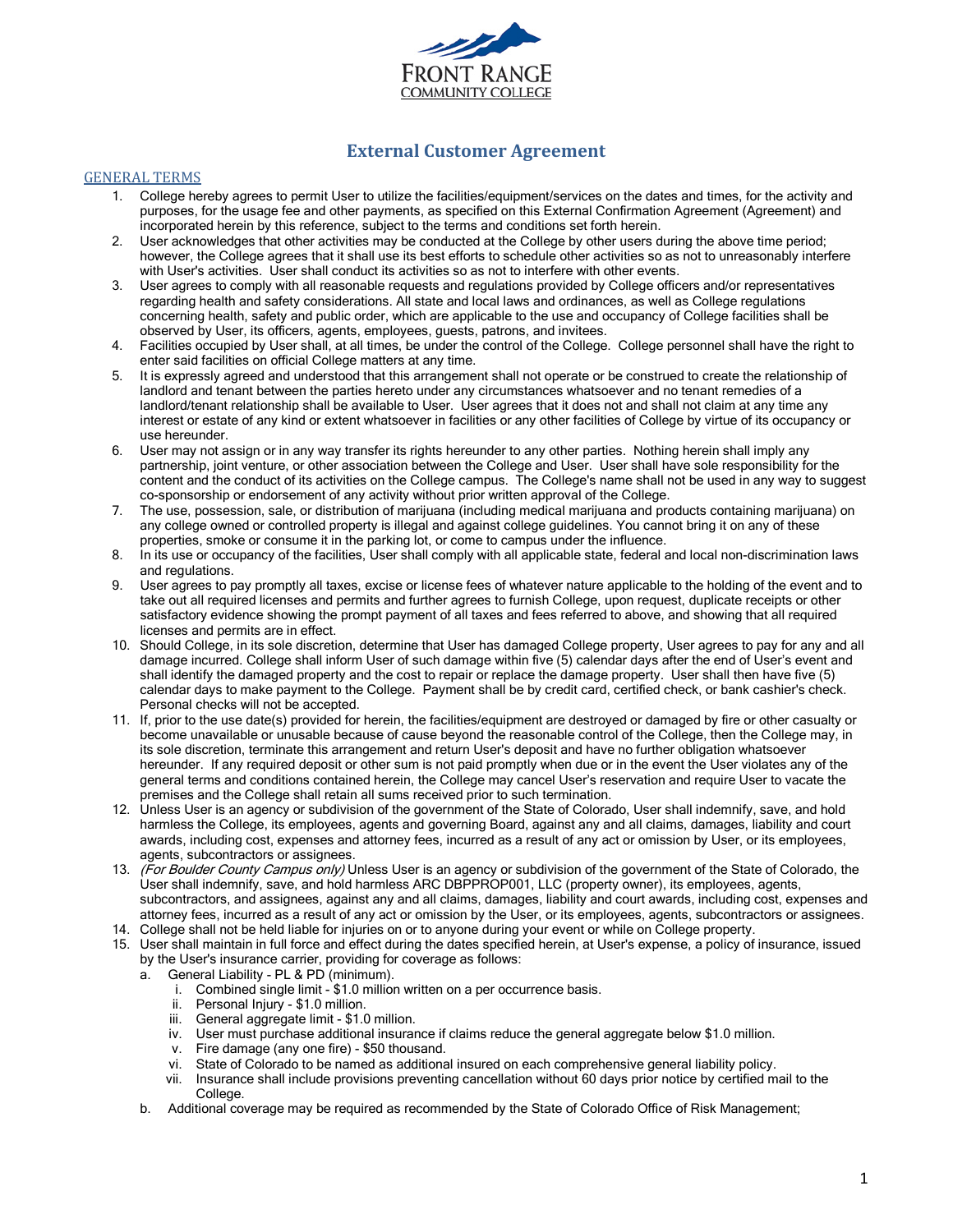

- c. A certificate of insurance shall be provided to the College no less than five (5) calendar days prior to use and shall provide for at least ten (10) calendar days prior notice of any change in coverage.
- 16. User, its officers, agents, employees, guests, patrons, and invitees, shall comply with all rules, regulations, and/or laws prescribed by the College for use of facilities, equipment, or services of the College and with all applicable governmental rules, laws, ordinances and regulations.
- 17. All provisions of this arrangement are severable and no provision hereof shall be affected by the invalidity of any other provision.
- 18. It is agreed that any lawsuits or causes of action arising out of the arrangement, the transactions contemplated herein, or arising out of the benefits established hereby, shall be conducted in the courts of Denver County, Colorado to the extent those courts are reposed with jurisdiction. Each of the parties hereto submits to the personal jurisdiction of those courts.
- 19. This arrangement shall be governed by and construed in accordance with the laws of the State of Colorado.
- 20. This arrangement may be amended or supplemented only by written agreement of the parties hereto.
- 21. Any notice to either party hereunder must be in writing signed by the party giving it, and shall be served either personally, by United States mail, facsimile transmission or email to the other party identified on this Agreement. All notices shall be effective only when received by the addressee.

### ALCOHOL POLICY

- 1. College will allow User to serve alcoholic beverages provided User complies with all of the following requirements:
	- a. User is solely responsible for purchasing any and all alcoholic beverages to be served during User's event.
	- b. User is solely responsible for transporting, to and from, the College any and all alcoholic beverages to be served during User's event.
	- c. User is solely responsible for removing any and all remaining alcoholic beverages immediately upon the conclusion of User's event. Under no circumstances will the College store alcoholic beverages for the User.
	- d. User agrees that all alcohol will be served by a certified and insured bartender and will provide the College a copy of the bartender's certification at least ten (10) calendar days prior to the scheduled event. Bartender is responsible for checking identifications to ensure proper drinking age and for observing other safe alcohol practices.
	- e. User agrees that all alcohol to be served will be done as a hosted bar. No cash bars are allowed. Only individual drinks may be served when a hosted bar is provided. Pitchers are not permitted.
	- f. Under no circumstances will User leave alcoholic beverages unattended.
	- g. User is solely responsible for assuring that attendees of the User's event do not leave the reserved premises with alcohol, as stated in this confirmation agreement.
	- h. College may require the User secure from the party hired to serve alcoholic beverage its liquor liability insurance policy at least ten (10) calendar days prior to scheduled events. Such insurance coverage shall be in accordance with amounts, terms, and conditions as required by the State of Colorado Office of Risk Management.
	- i. User agrees to abide by all College, city, county, and State of Colorado rules and regulations covering consumption/serving of alcoholic beverages on College premises.
	- j. User agrees to use a different colored glass/cup for alcoholic beverages than the color used for non-alcoholic beverages.
- 2. All events where alcohol will be served must have the pre-approval at the time of the reservation by the campus Vice President.
- 3. Additional charges will be added to this Agreement for clean-up and Security for events with alcohol.

## BUILDING POLICIES

- 1. The Director of Student Life, Event Services Coordinator, and/ or Campus Security reserves the right to address any 'noise' issues on a situational basis.
- 2. All computers in the buildings are for College students ONLY except as arranged through Events and Conference Services for use as it relates to the Users rental needs.
- 3. Any changes to room setup must be requested through Events and Conference Services 3 days prior to the event.
- 4. In the case of unexpected college closures, information will be posted on the homepage at https://[www.frontrange.edu.](https://www.frontrange.edu/) Personnel may not necessarily be available on campus during a closure to assist with questions.
- 5. User agrees that it has inspected the premises and facilities and accepts them, in their present condition, and shall not alter or change the facilities without written approval of the College and that at the end of the event, the premises shall be returned in the same condition as received by the User.
	- a. Lit candles or any other materials against fire code are not permitted.
	- b. All fire exits, signs, and doors must remain unobstructed.
	- c. Confetti is not permitted.
	- d. No items may be hung on the walls without using the tape provided by Events and Conference Services.
- 6. User is not permitted to move furniture within the reserved rooms. For the safety of User and to assure that all ADA and fire code restrictions are adhered to, user will ask Events and Conference Services staff for assistance.
- 7. (For Westminster Campus and Larimer Campus only) User agrees to arrange for any food and nonalcoholic beverage service only through the college's catering service. Food and nonalcoholic beverages may not be sold or distributed in College facilities without prior written approval from the College. The Dining Services Director requests that you place an order prior to your event with 72 hours' notice for beverages and snacks and 2 weeks' notice for larger dining events. NO OTHER CATERING OR OUTSIDE FOOD/ BEVERAGES ARE ALLOWED WITHOUT RECEIVING A WAIVER FROM DINING SERVICES.